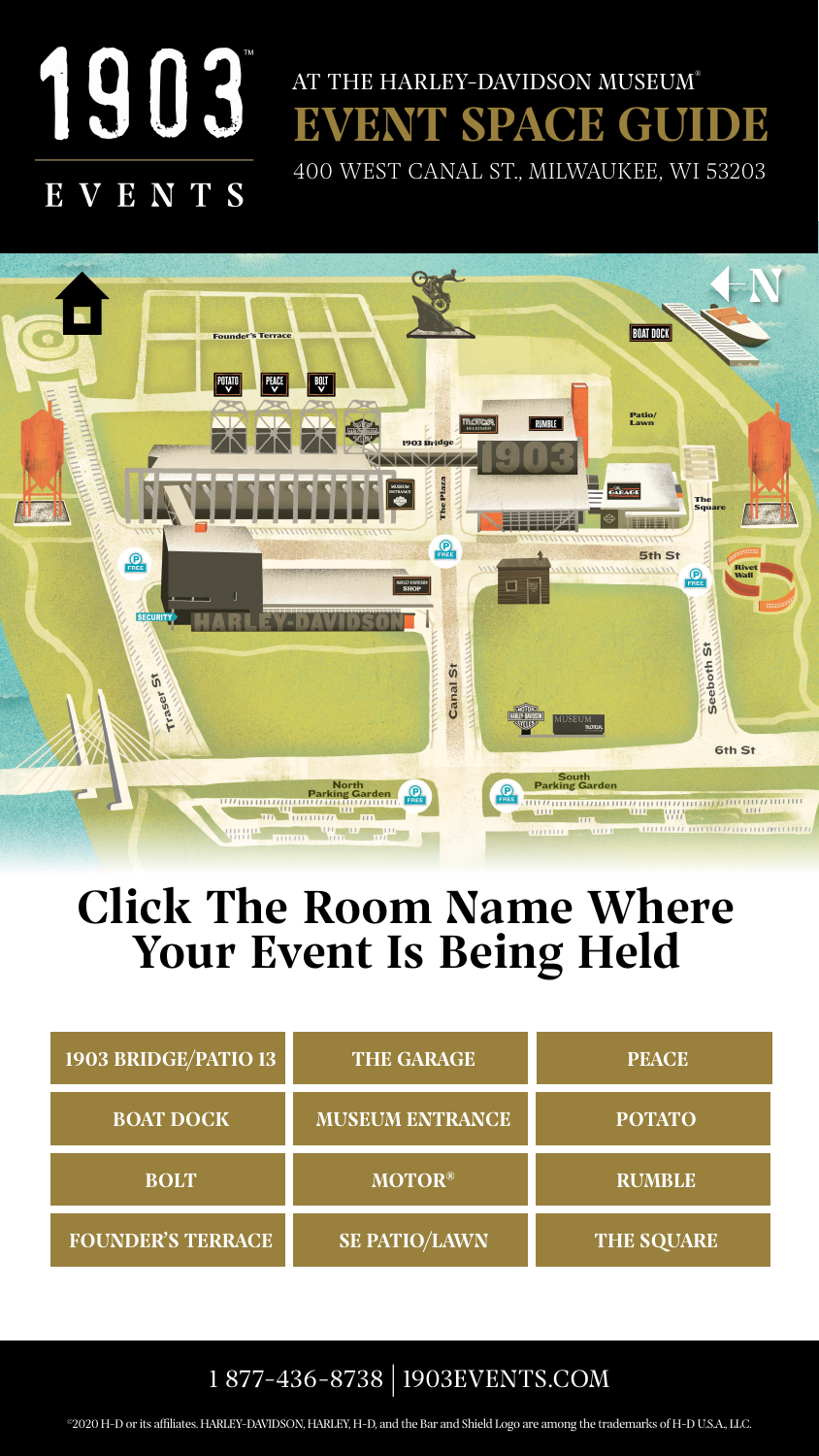<span id="page-1-0"></span>

## EVENTS

Enter through the doors below 'Rumble' sign and take the stairs or the elevator to the second floor where Rumble is located.



#### ©2020 H-D or its affiliates. HARLEY-DAVIDSON, HARLEY, H-D, and the Bar and Shield Logo are among the trademarks of H-D U.S.A., LLC.



## RUMBIA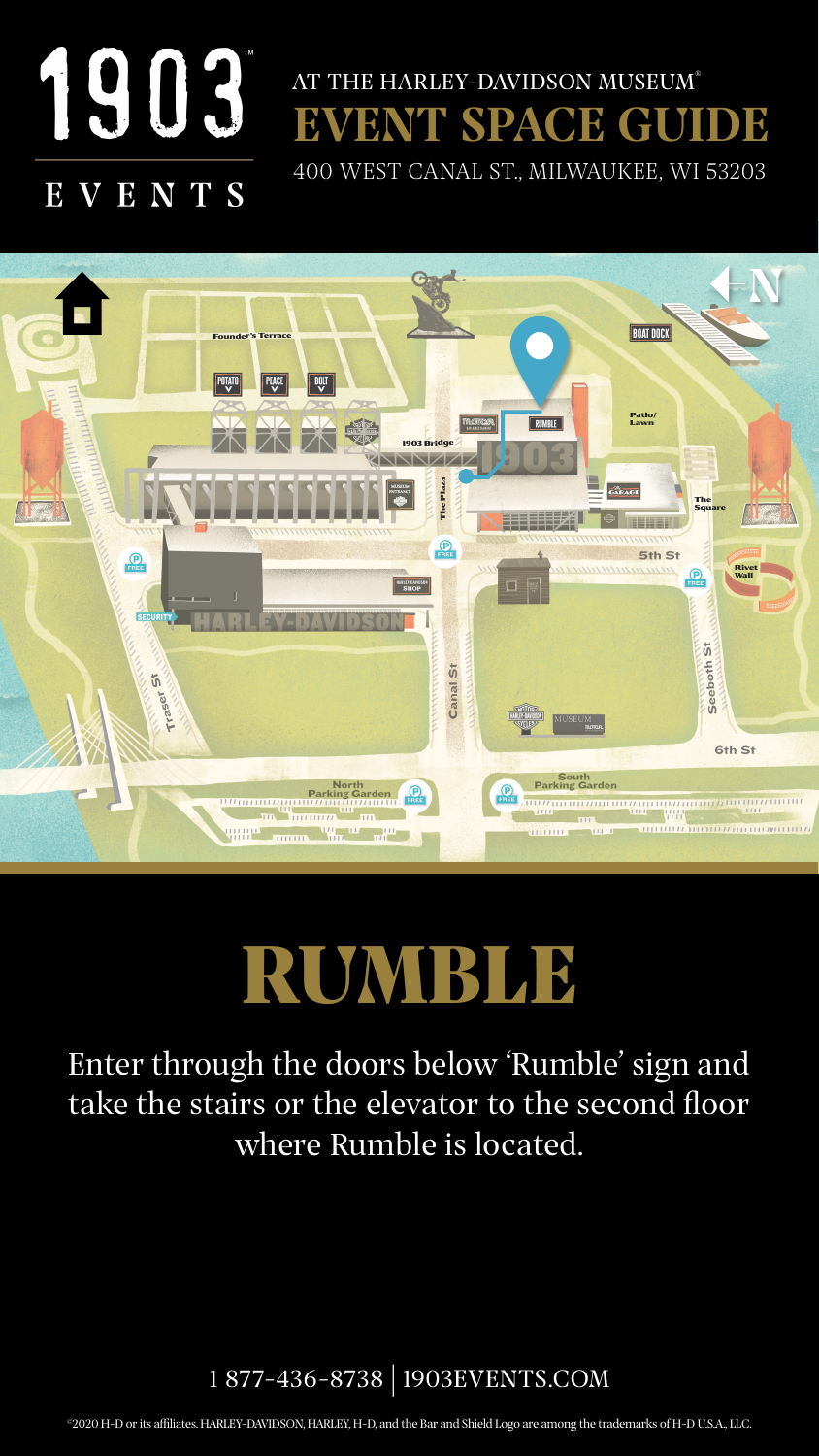<span id="page-2-0"></span>

## EVENTS

Enter through the glass doors on the west facing entrance.



#### ©2020 H-D or its affiliates. HARLEY-DAVIDSON, HARLEY, H-D, and the Bar and Shield Logo are among the trademarks of H-D U.S.A., LLC.



## THE GARAGE THE SUITE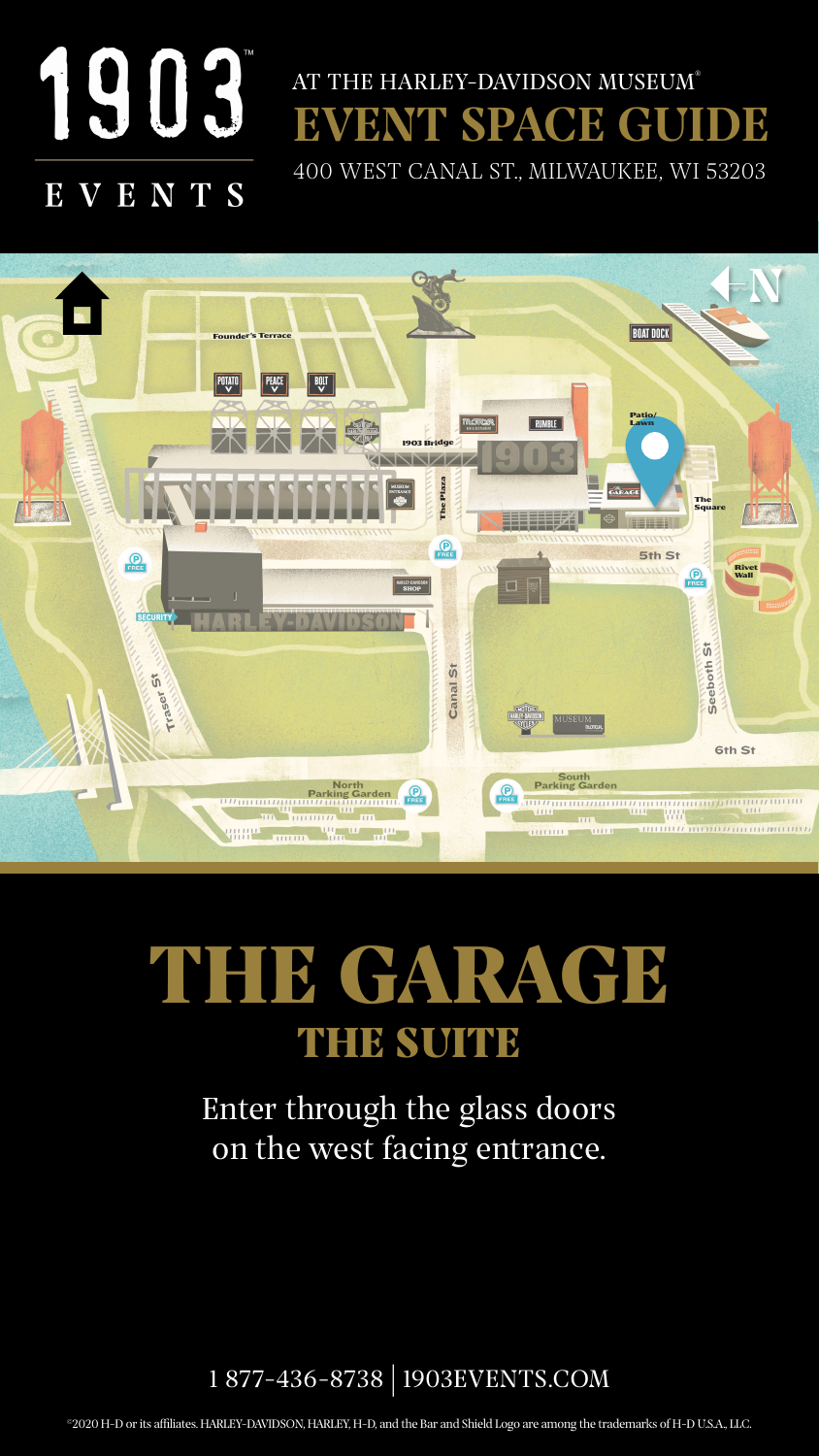<span id="page-3-0"></span>

## EVENTS

### Enter through the Museum main entrance. From there take the elevator to the third floor.



#### ©2020 H-D or its affiliates. HARLEY-DAVIDSON, HARLEY, H-D, and the Bar and Shield Logo are among the trademarks of H-D U.S.A., LLC.



## BOIH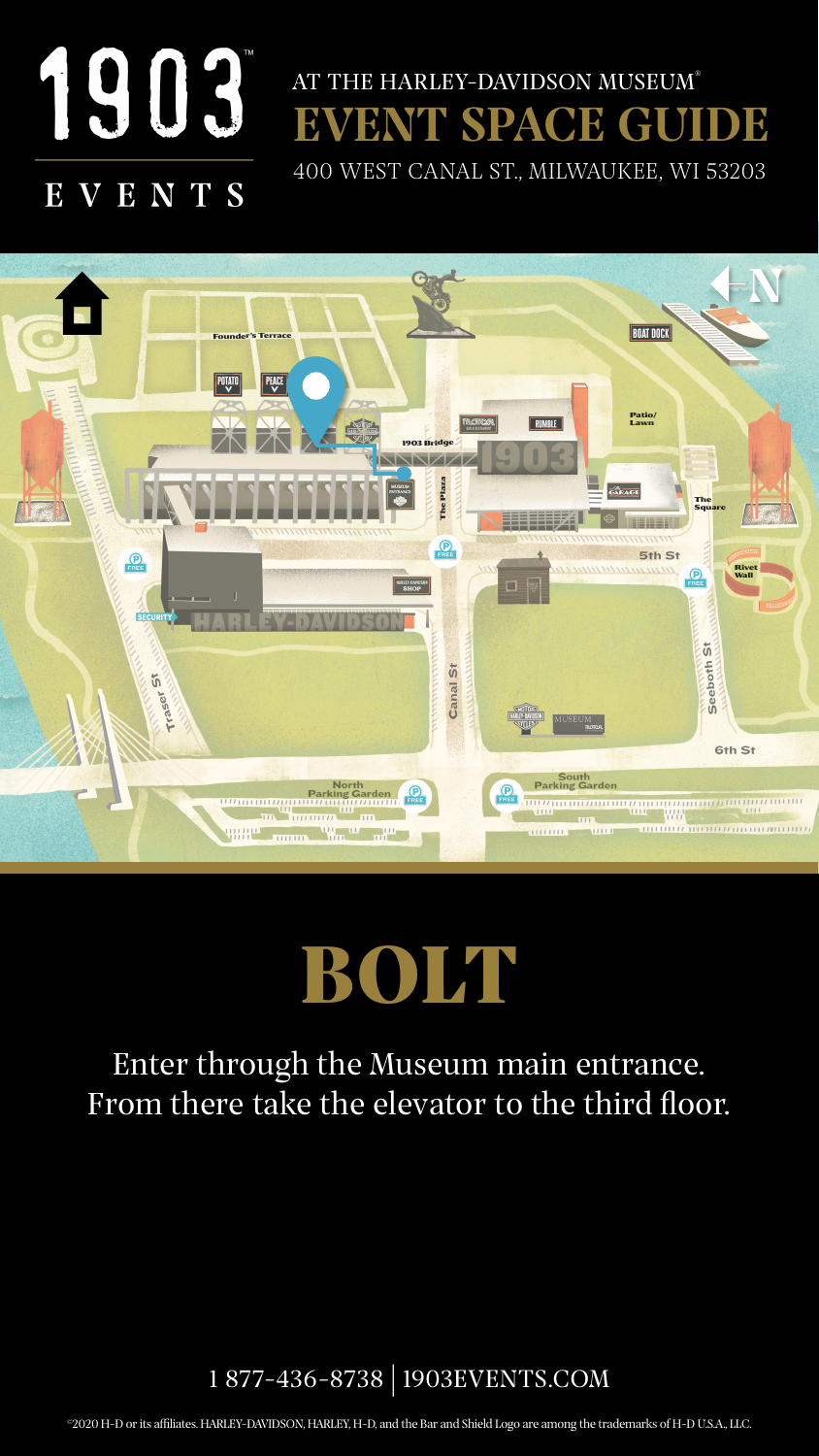<span id="page-4-0"></span>

## EVENTS

### Enter through the Museum main entrance. From there take the elevator to the third floor.



#### ©2020 H-D or its affiliates. HARLEY-DAVIDSON, HARLEY, H-D, and the Bar and Shield Logo are among the trademarks of H-D U.S.A., LLC.



## PEACE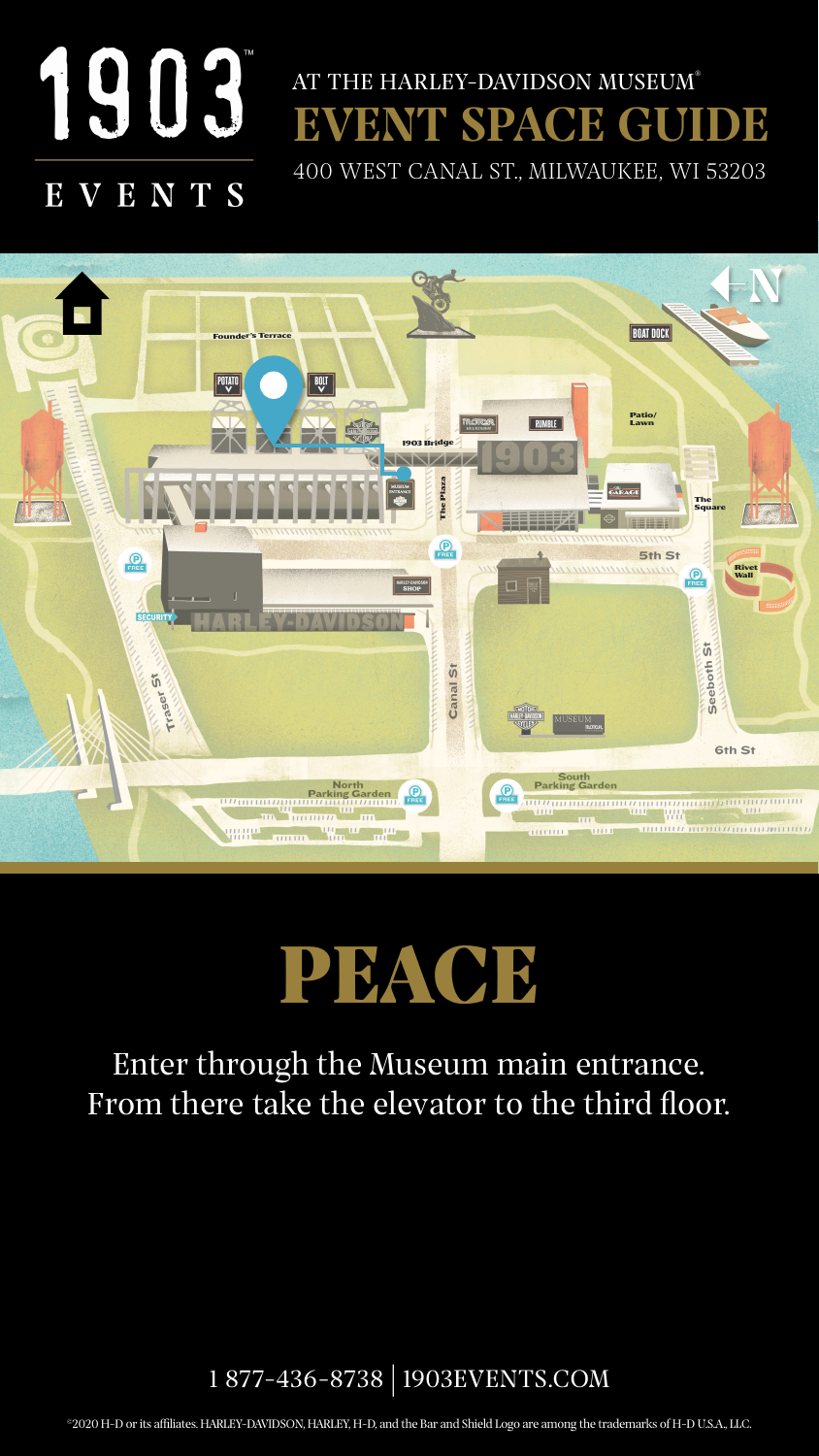<span id="page-5-0"></span>

## EVENTS

## POTATO

Enter through the Museum main entrance. From there take the elevator to the third floor.



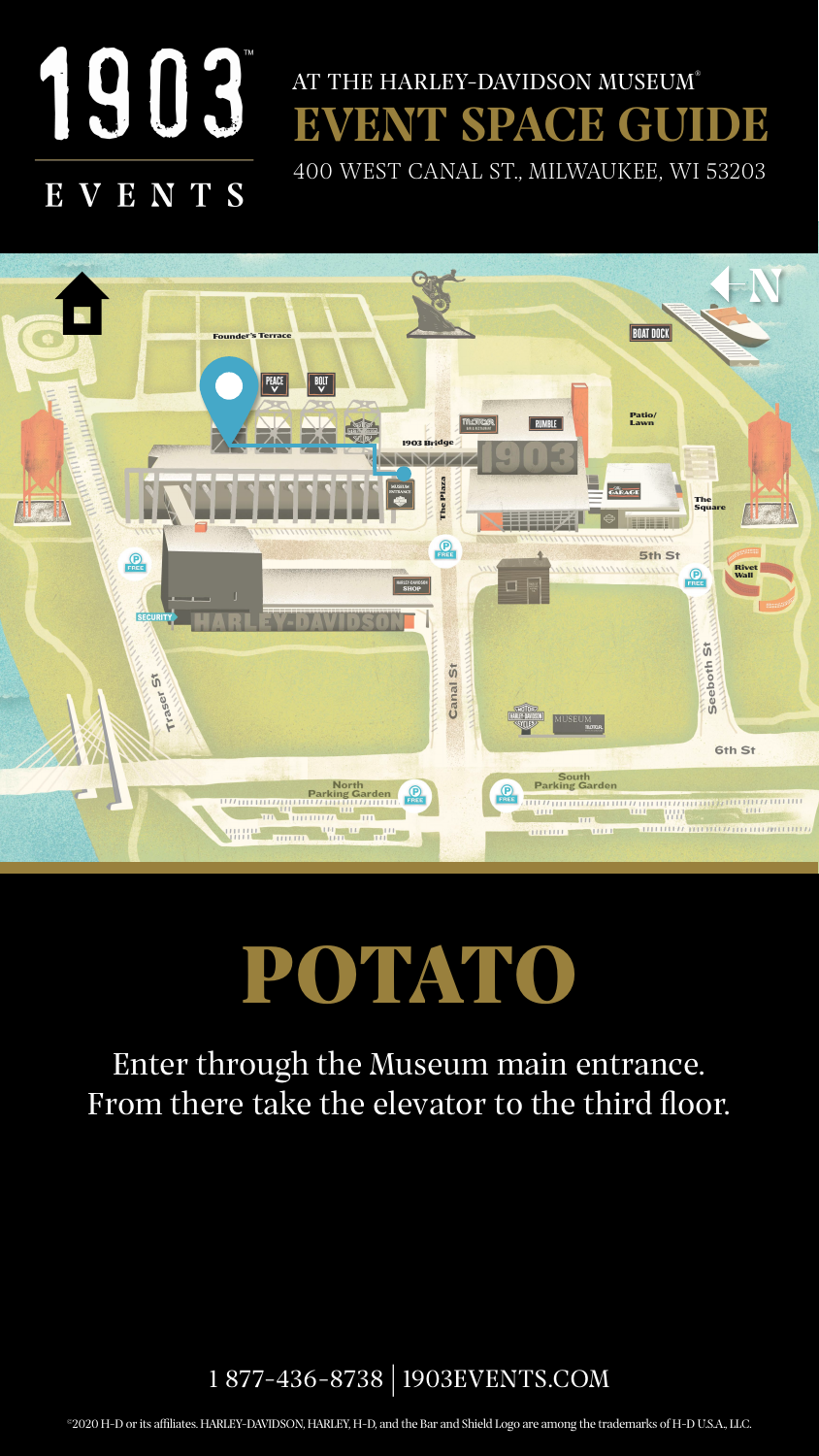<span id="page-6-0"></span>![](_page_6_Picture_0.jpeg)

## EVENTS

# MOTOR® Bar & Restaurant/ CAN ROOM

Enter through the doors located underneath the 'MOTOR' sign.

![](_page_6_Picture_6.jpeg)

![](_page_6_Picture_3.jpeg)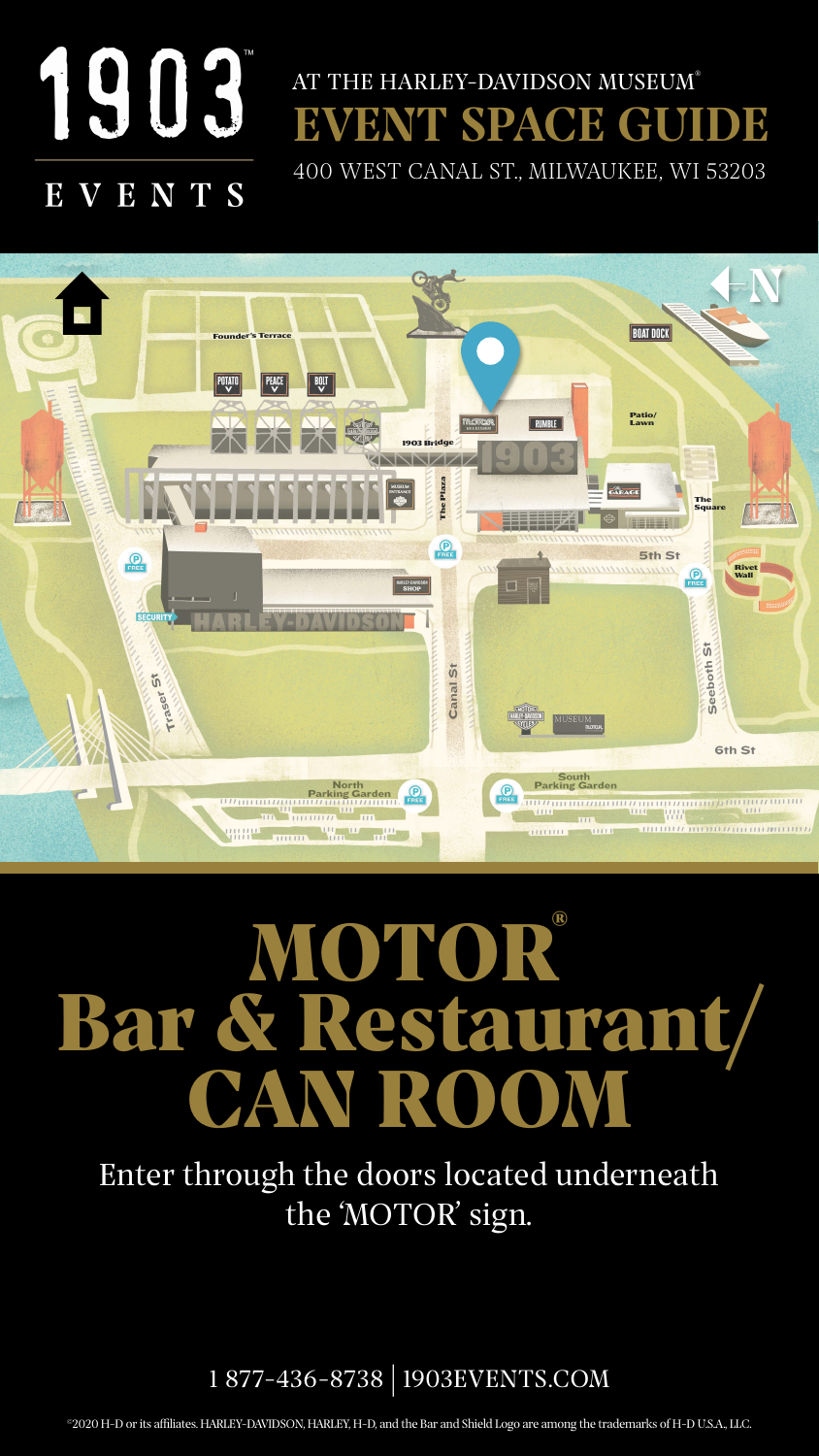<span id="page-7-0"></span>![](_page_7_Picture_0.jpeg)

## EVENTS

Enter through the Museum main entrance or through the doors below the Rumble sign and take the stairs or elevator to the second floor.

## 1903 BRIDGE/ PATIO 18

![](_page_7_Picture_6.jpeg)

![](_page_7_Picture_3.jpeg)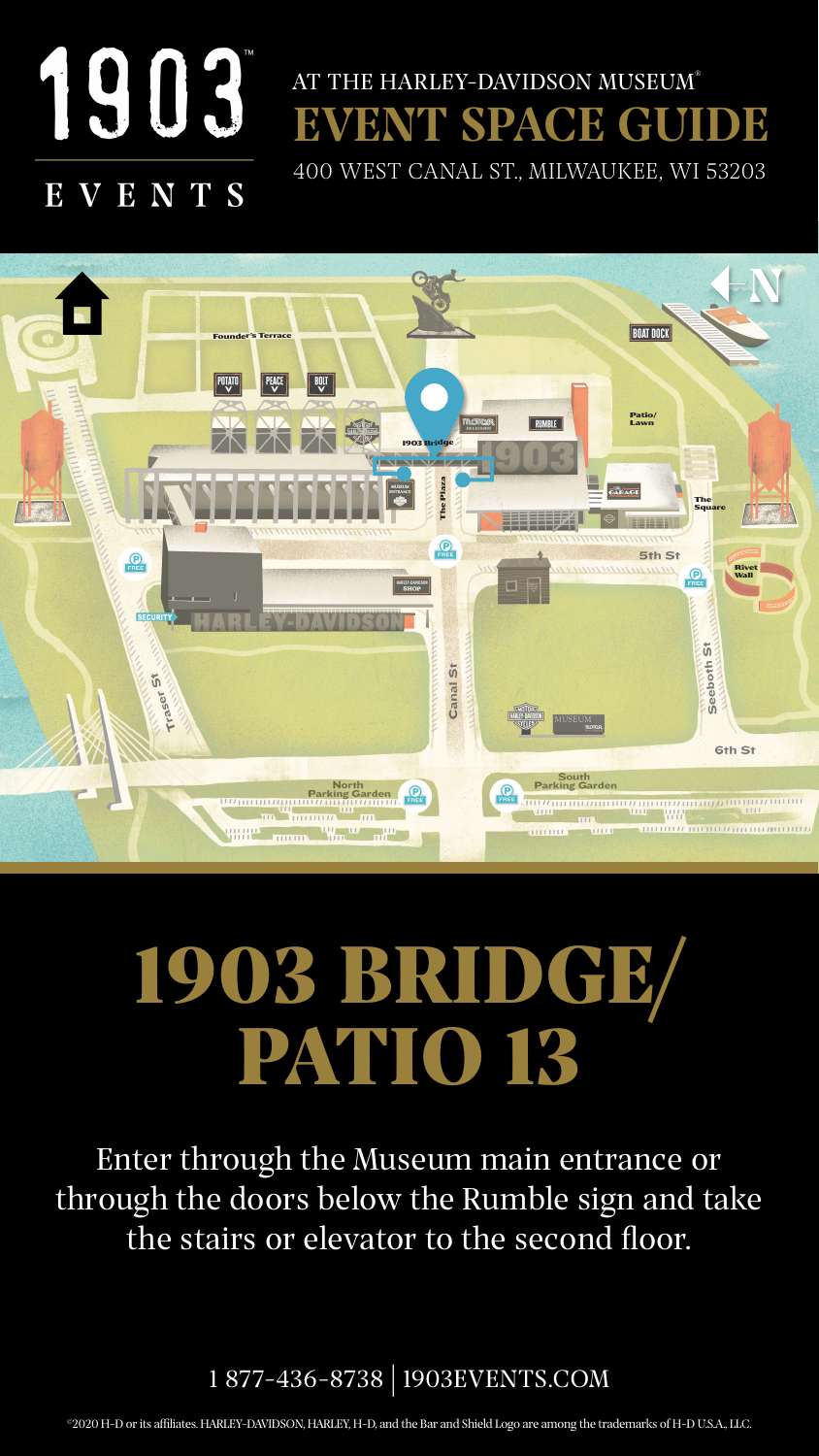<span id="page-8-0"></span>![](_page_8_Picture_0.jpeg)

## EVENTS

Walk east on the sidewalk on the south side of the Museum towards the river. Head behind the Museum and find the grassy squares.

![](_page_8_Picture_6.jpeg)

#### ©2020 H-D or its affiliates. HARLEY-DAVIDSON, HARLEY, H-D, and the Bar and Shield Logo are among the trademarks of H-D U.S.A., LLC.

![](_page_8_Picture_3.jpeg)

## FOUNDER'S TERRACE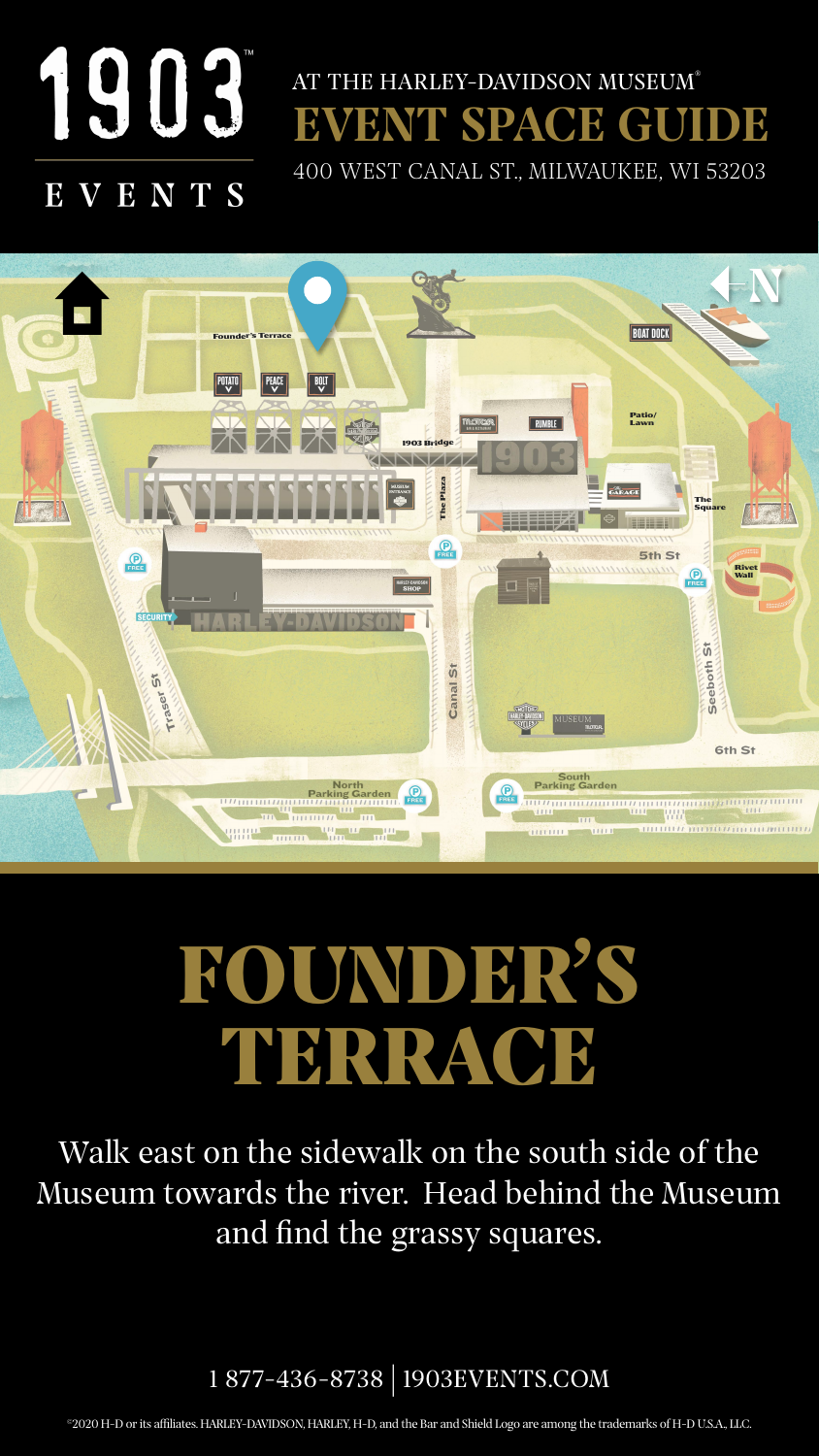<span id="page-9-0"></span>![](_page_9_Picture_0.jpeg)

#### VENTS E

## SOUTHEIBAST PATIO/LAWN

Accessible behind/through MOTOR Restaurant or by following the sidewalks behind The Garage.

![](_page_9_Picture_6.jpeg)

![](_page_9_Picture_3.jpeg)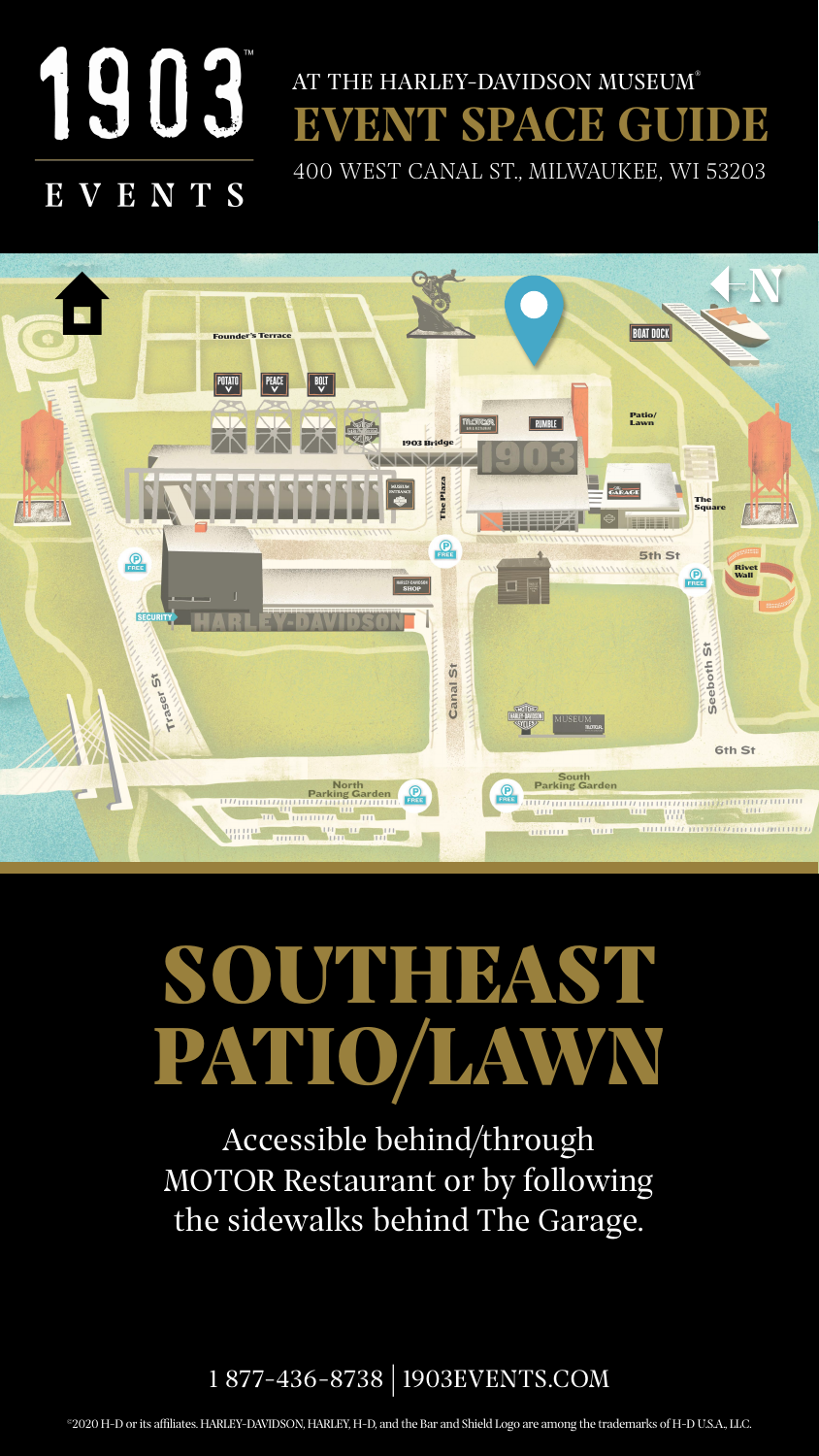<span id="page-10-0"></span>![](_page_10_Picture_0.jpeg)

## EVENT SPACE GUIDE AT THE HARLEY-DAVIDSON MUSEUM®

Walk east on the sidewalk on the north side of building with The Factory Shop and MOTOR toward the river. Head south behind the building to find the boat dock area just past the patio/lawn.

[400 WEST CANAL ST., MILWAUKEE, WI 5320](https://www.google.com/maps/place/Harley-Davidson+Museum/@43.0316745,-87.9187131,17z/data=!3m1!4b1!4m5!3m4!1s0x88051999bd9a061f:0xd7d05eb27f5f327f!8m2!3d43.0316706!4d-87.9165244)3

![](_page_10_Picture_3.jpeg)

![](_page_10_Picture_7.jpeg)

#### ©2020 H-D or its affiliates. HARLEY-DAVIDSON, HARLEY, H-D, and the Bar and Shield Logo are among the trademarks of H-D U.S.A., LLC.

![](_page_10_Picture_4.jpeg)

## BOAT DOCK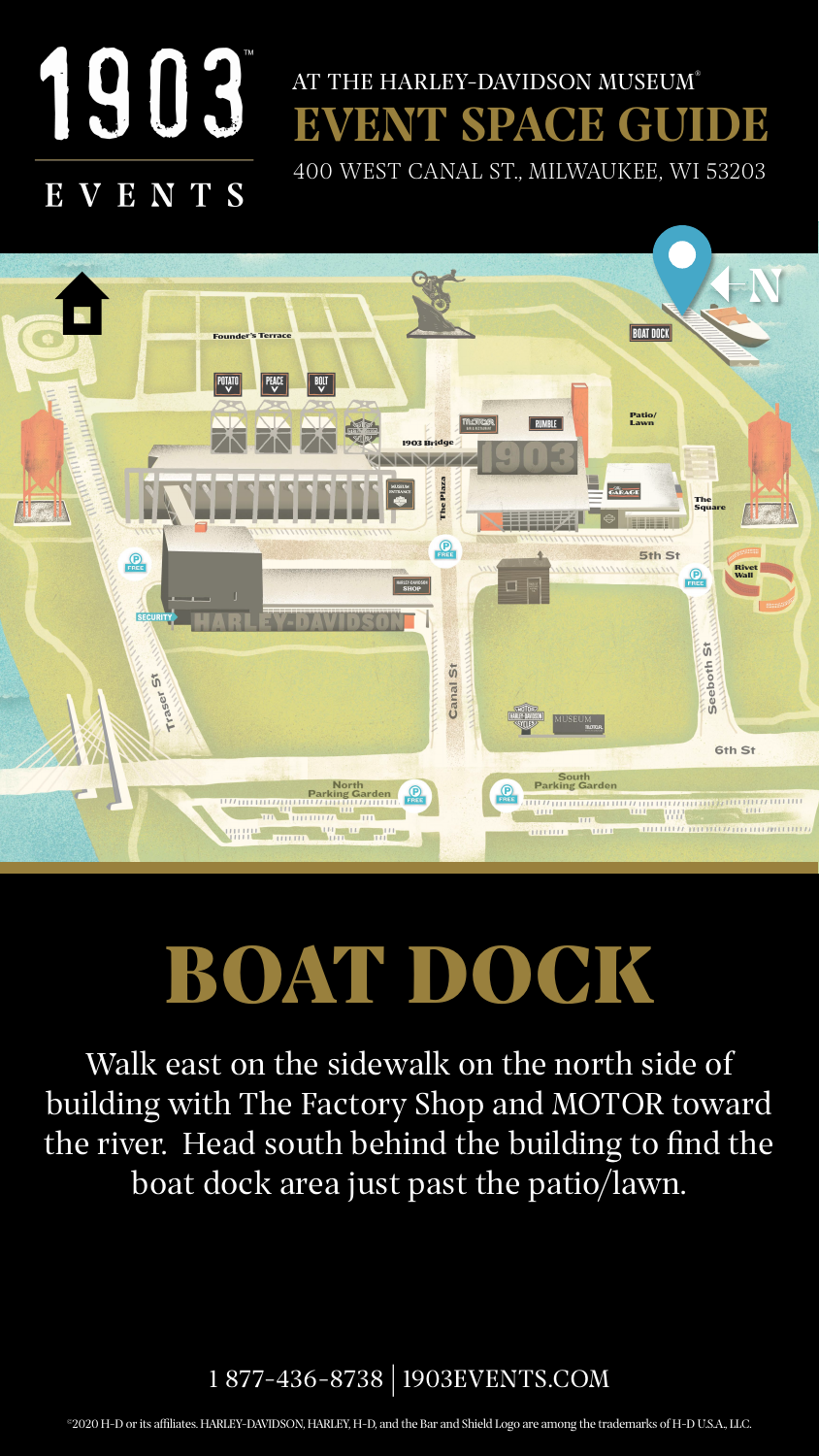<span id="page-11-0"></span>![](_page_11_Picture_0.jpeg)

## EVENTS

Walk to the large cement square on the south side of The Garage.

![](_page_11_Picture_3.jpeg)

## THE SQUARE

![](_page_11_Picture_6.jpeg)